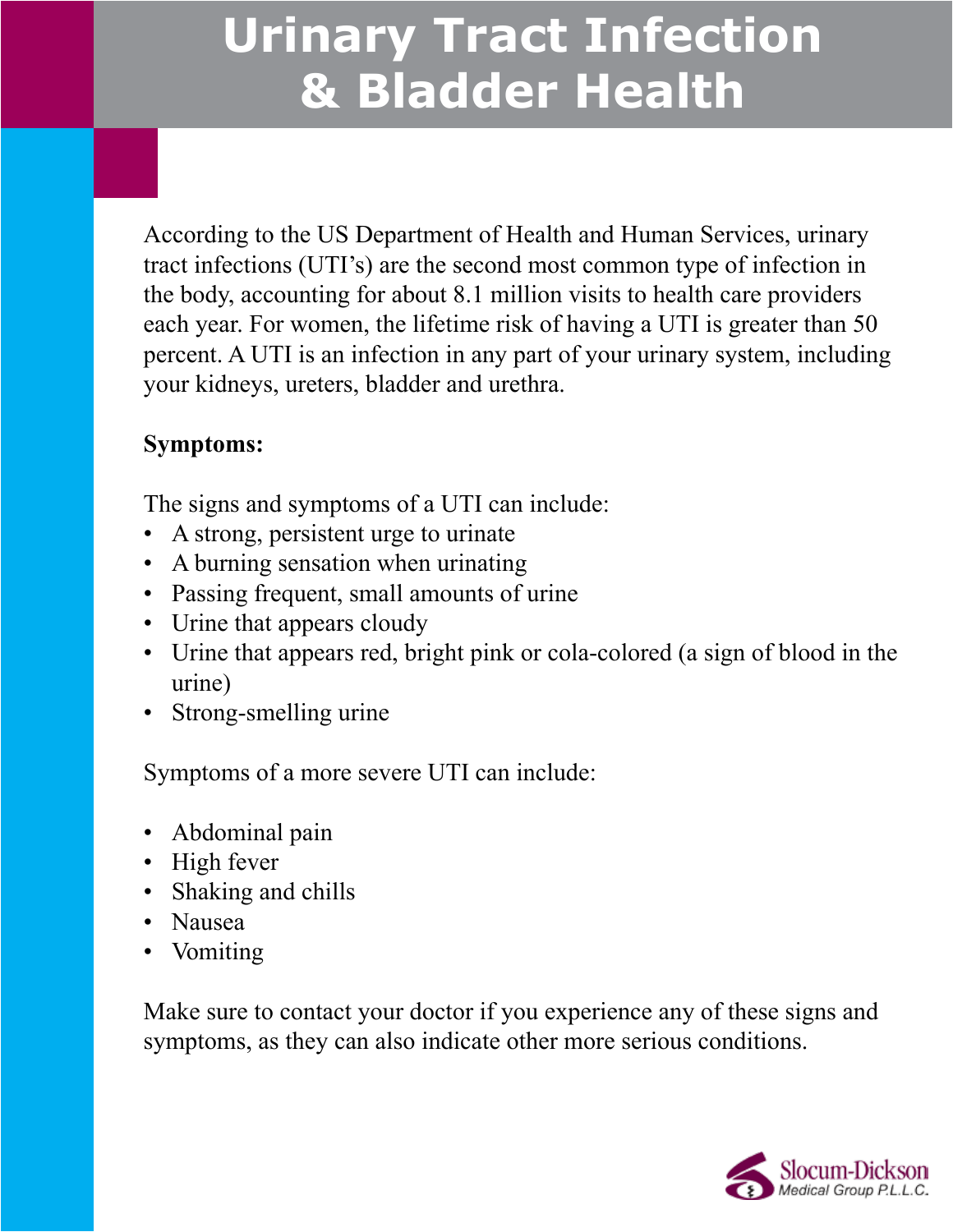#### **Causes/Prevention:**

Urinary tract infections typically occur when bacteria enter the urinary tract through the urethra and begin to multiply in the bladder. When this happens, bacteria may take hold and grow into a full-blown infection in the urinary tract.

Take these steps to reduce your risk of urinary tract infections:

- Drink plenty of liquids, especially water. Drinking water helps dilute your urine and ensures that you'll urinate more frequently — allowing bacteria to be flushed from your urinary tract before an infection can begin.
- Avoid long intervals between urinating. Try to empty the bladder at least every 4 hours during the day while awake, even if the need or urge to void is absent. When feeling the need to empty the bladder, do not try to "hold it".
- Use good hygiene. This includes always wiping from the front to the back after using the bathroom, taking showers and avoiding prolonged baths.
- Do not wear tight-fitting undergarments made of non-breathable materials. Such fabrics can cause moisture build up and lead to bacterial overgrowth. Cotton underwear for general use is suggested.
- In some cases, drinking cranberry juice or taking cranberry tablets has been shown to prevent UTIs, especially in young women who are at risk for these infections. However, cranberries don't prevent bacteria from growing in the urinary tract; they just make it harder for the bacteria to take hold. Cranberry juice also does not treat urinary tract infections once they have started.

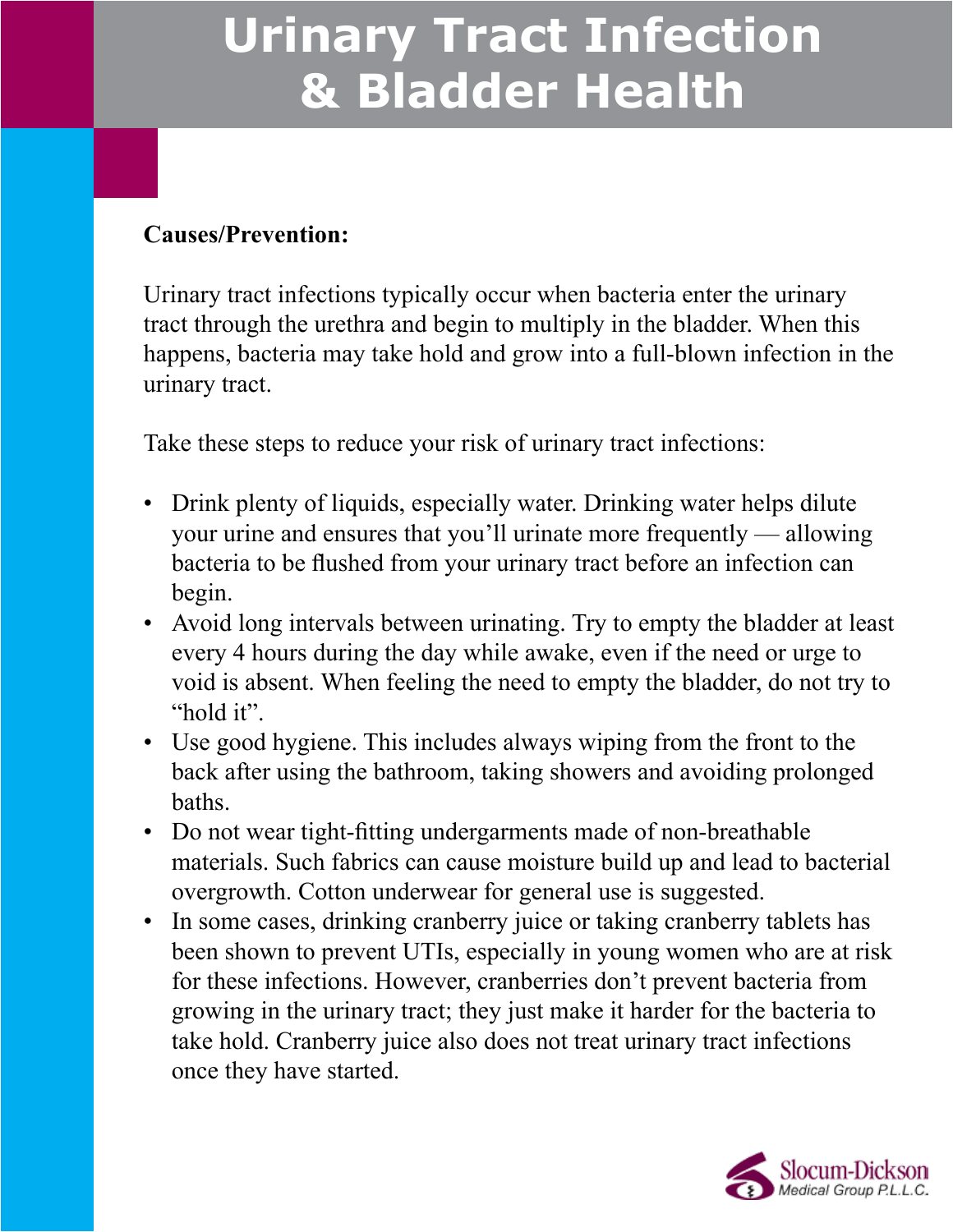#### **Treatment:**

Doctors typically use antibiotics to treat urinary tract infections. Which drugs are prescribed and for how long depends on your health condition and the type of bacteria found in your urine. Usually, symptoms clear up within a few days of treatment, but in some cases you may need to continue antibiotics for a week or more. It's important to take the entire course of antibiotics prescribed by your doctor to ensure that the infection is completely gone. A severe UTI may require treatment with intravenous antibiotics in a hospital.